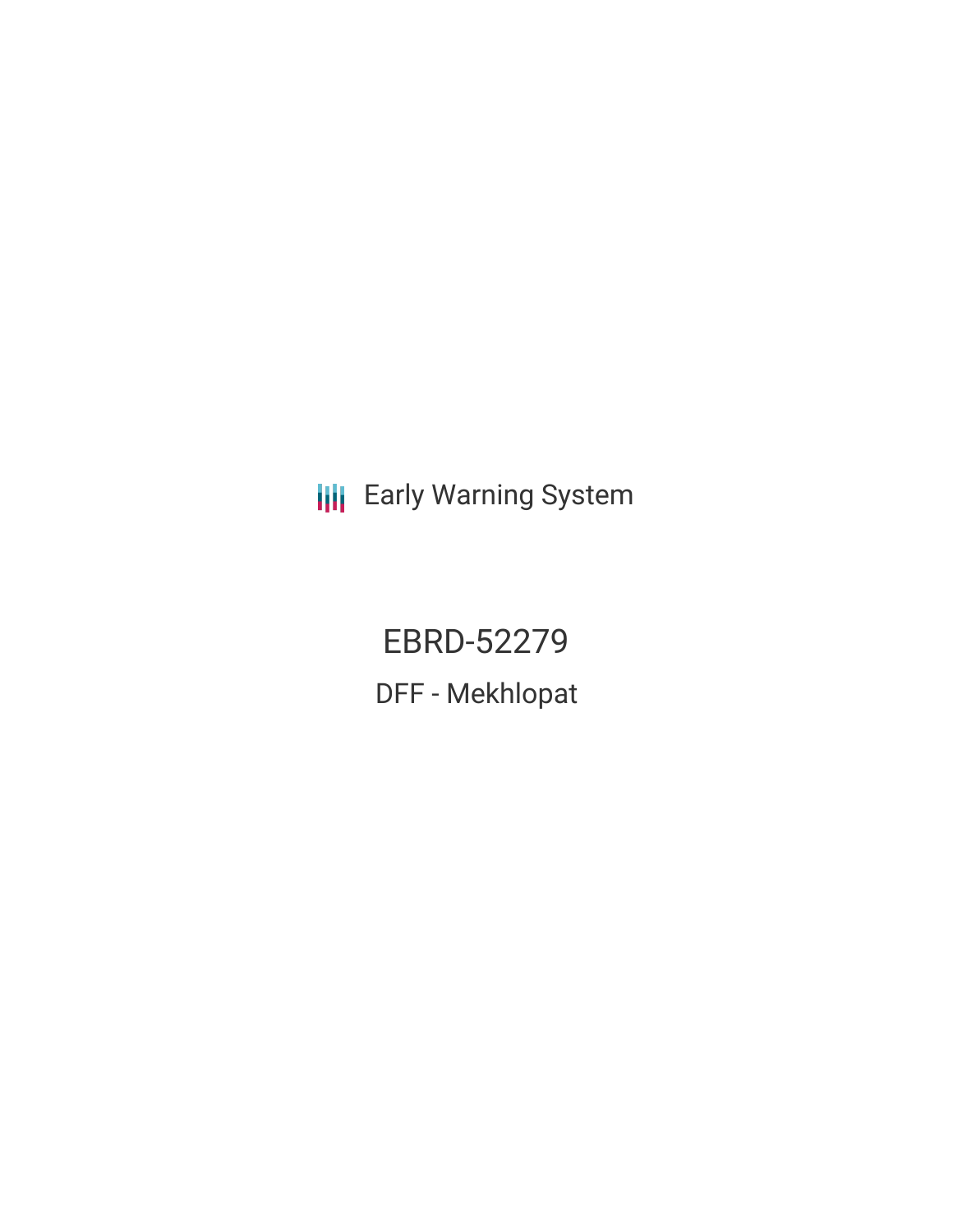

# **Quick Facts**

| <b>Countries</b>               | Mongolia                                                |
|--------------------------------|---------------------------------------------------------|
| <b>Financial Institutions</b>  | European Bank for Reconstruction and Development (EBRD) |
| <b>Status</b>                  | Approved                                                |
| <b>Bank Risk Rating</b>        | B                                                       |
| <b>Voting Date</b>             | 2020-11-17                                              |
| <b>Borrower</b>                | MEKHLOPAT LLC                                           |
| <b>Sectors</b>                 | Energy, Industry and Trade, Mining                      |
| <b>Investment Type(s)</b>      | Loan                                                    |
| <b>Investment Amount (USD)</b> | \$2.37 million                                          |
| <b>Project Cost (USD)</b>      | \$2.37 million                                          |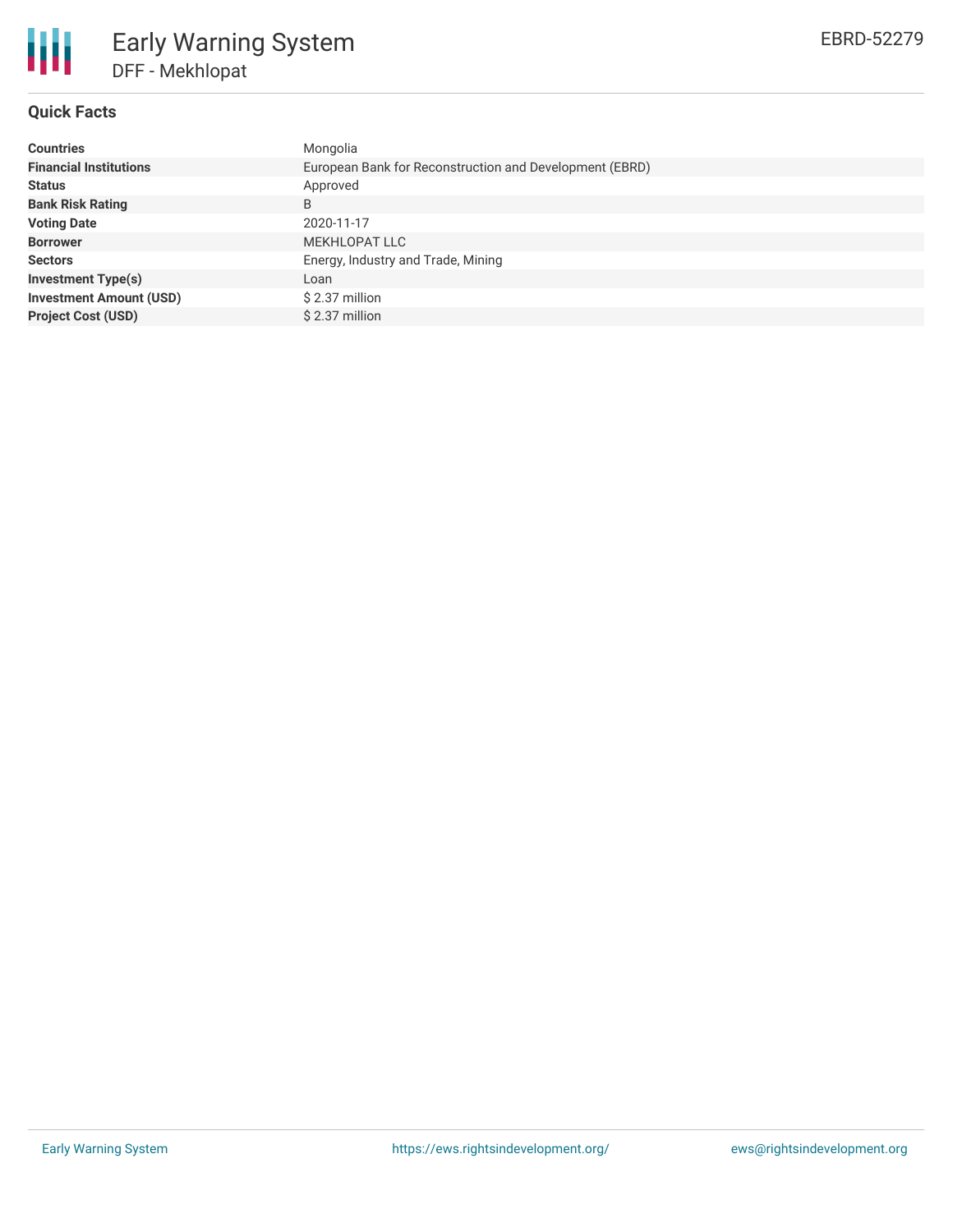

# **Project Description**

According to the EBRD's website, this project provides financing to Mekhlopat, a supplier of consumables, equipment and engineering services to mining and energy sectors in Mongolia, to increase liquidity and resilience following the COVID-19 outrebak.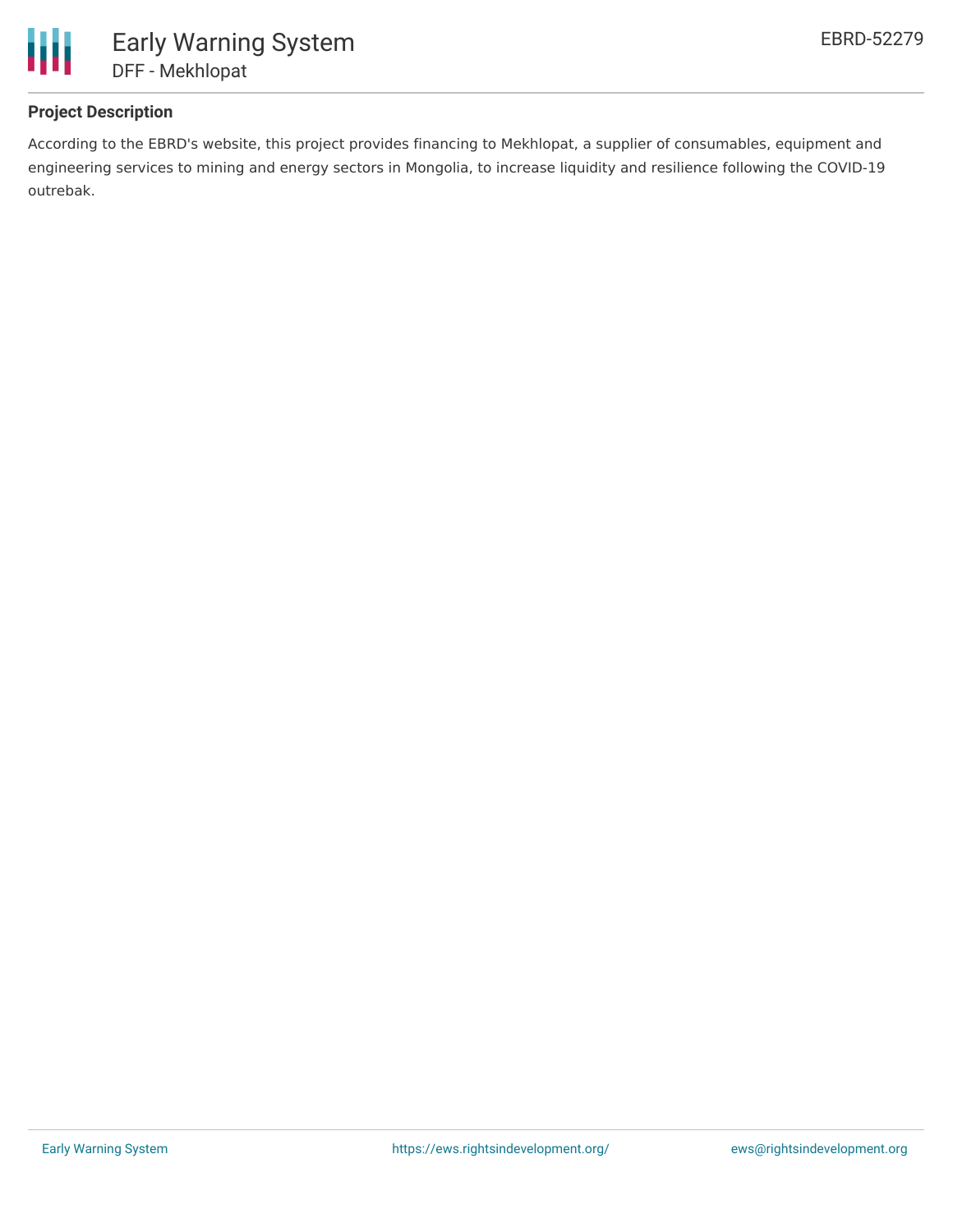

### **Investment Description**

European Bank for Reconstruction and Development (EBRD)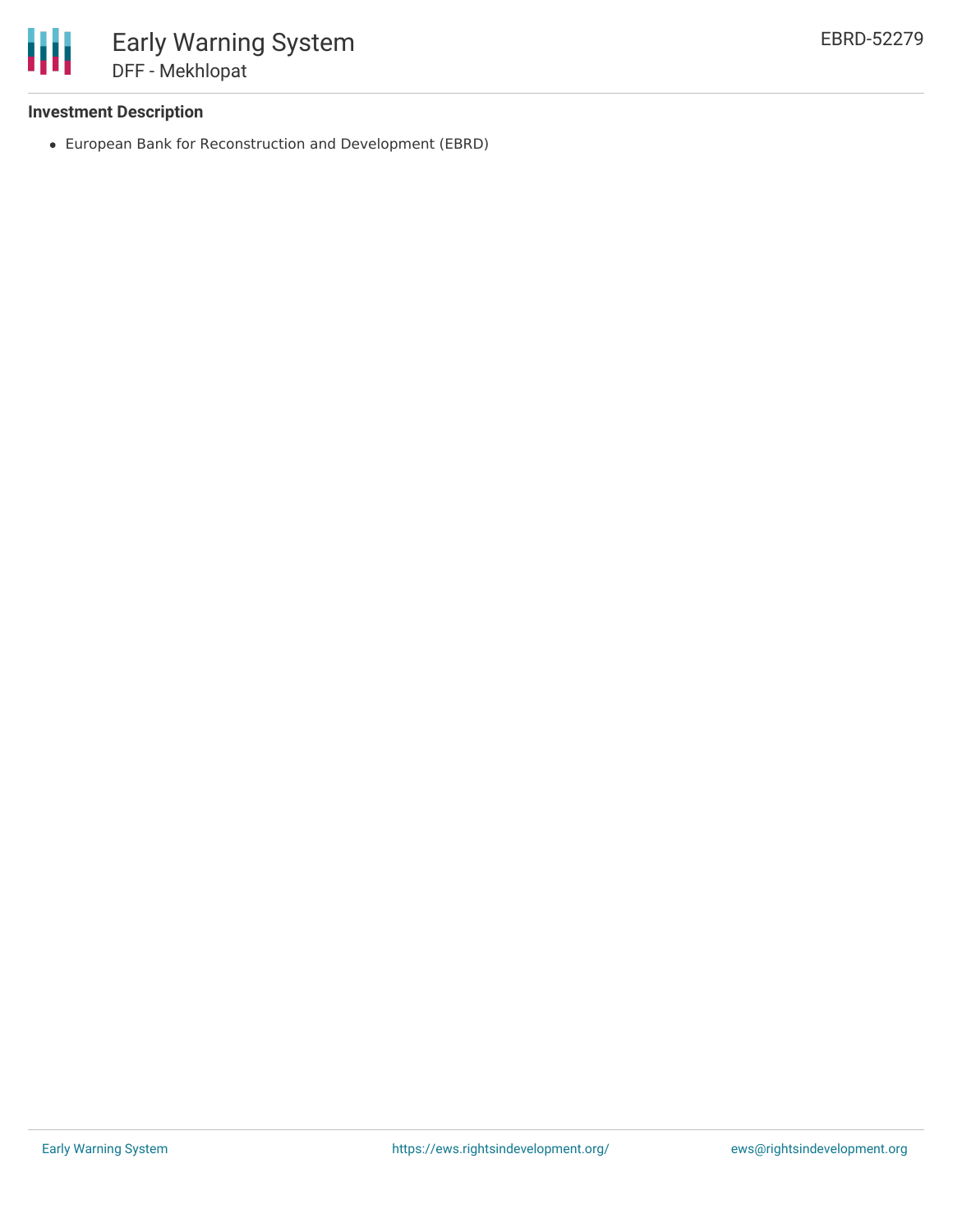

# **Private Actors Description**

Established in 2002, Mekhlopat is engaged in supply of consumables, equipment and engineering services to mining, energy and other sectors. Mekhlopat has developed long-term relationships with leading Mongolian mining projects and has established efficient supply chains from global producers of mining consumables.

The Company is owned by Mongolian citizen Mr. Gantulga Baatarsuren.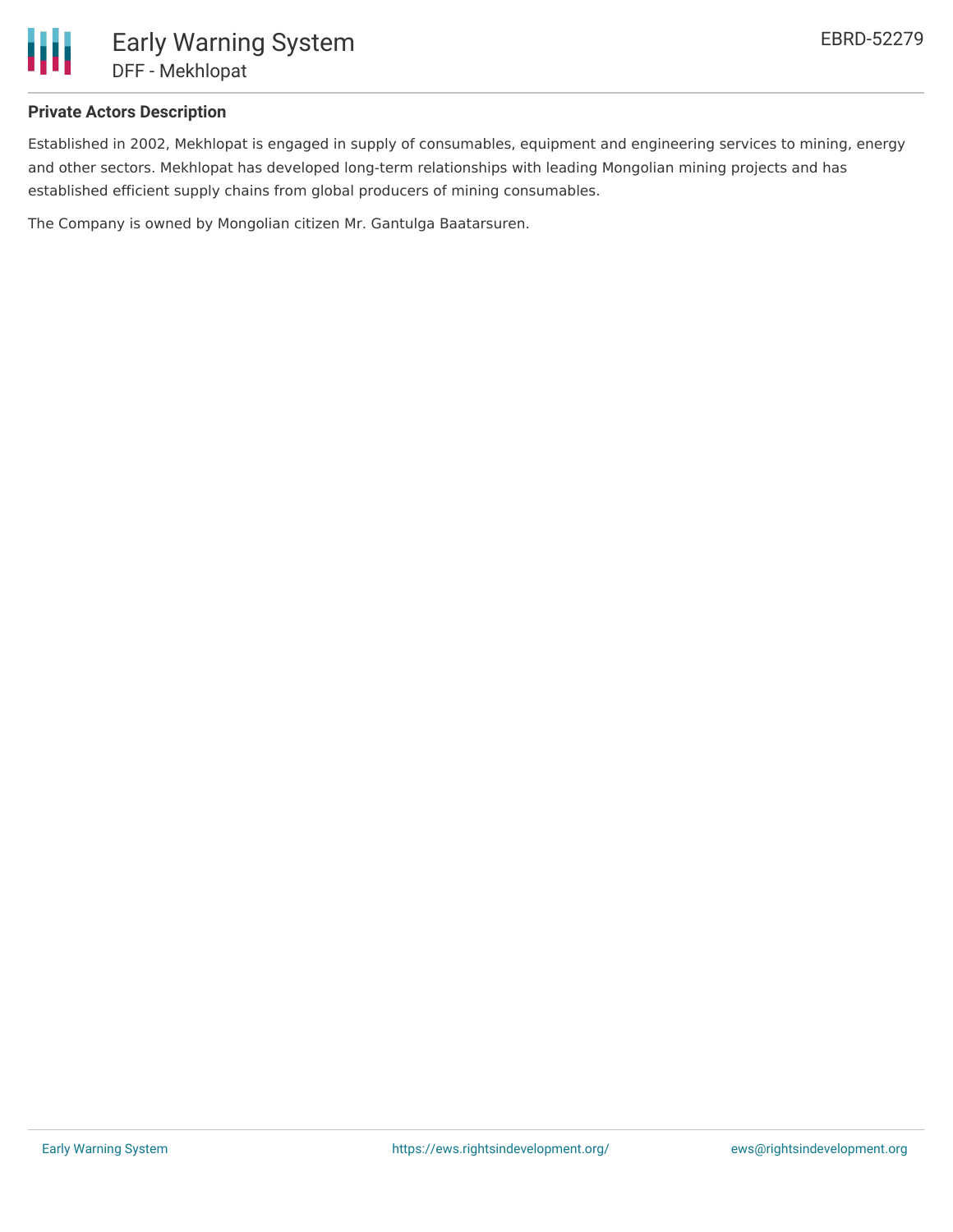

| <b>Private Actor 1</b> | <b>Private Actor</b><br>Role | <b>Private Actor</b><br>l Sector | <b>Relation</b>          | <b>Private Actor 2</b> | <b>Private Actor</b><br>2 Role | <b>Private Actor</b><br>2 Sector |
|------------------------|------------------------------|----------------------------------|--------------------------|------------------------|--------------------------------|----------------------------------|
|                        | -                            | $\sim$                           | $\overline{\phantom{0}}$ | Mekhlopat LLC          | Client                         | $\sim$                           |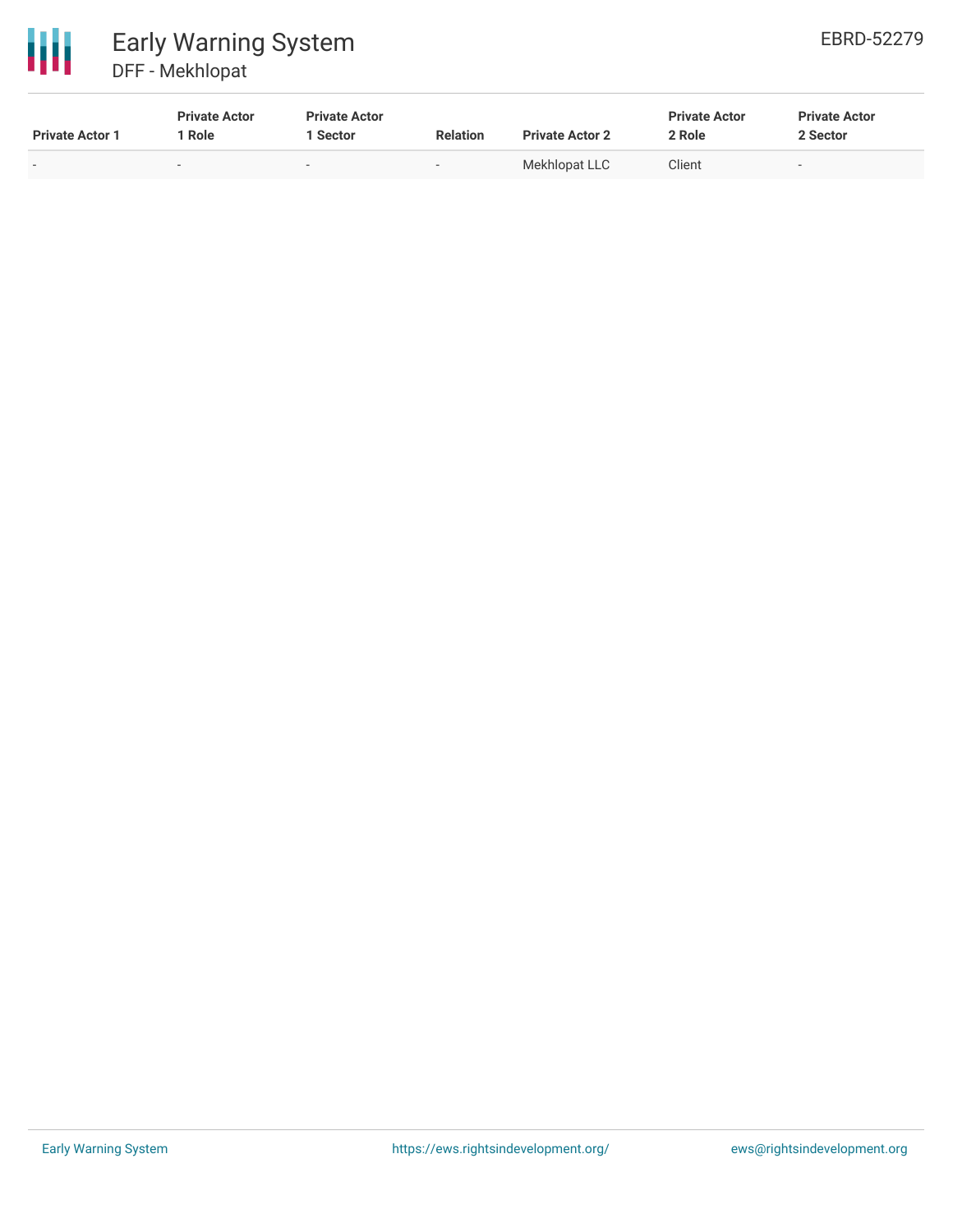

## **Contact Information**

Mr. Gantulga Baatarsuren gantulga@mekhlopat.mn +976 7500 1166 www.mekhlopat.mn Grant Plaza Complex, Suite – 801, Bayangol district, 2nd Khoroo, Peace Avenue, Ulaanbaatar, Mongolia

#### **ACCESS TO INFORMATION**

You can request information by emailing: accessinfo@ebrd.com or by using this electronic form: https://www.ebrd.com/eform/information-request

#### **ACCOUNTABILITY MECHANISM OF EBRD**

The Project Complaint Mechanism (PCM) is the independent complaint mechanism and fact-finding body for people who have been or are likely to be adversely affected by an European Bank for Reconstruction and Development (EBRD)-financed project. If you submit a complaint to the PCM, it may assess compliance with EBRD's own policies and procedures to prevent harm to the environment or communities or it may assist you in resolving the problem that led to the complaint through a dialogue with those implementing the project. Additionally, the PCM has the authority to recommend a project be suspended in the event that harm is imminent.

You can contact the PCM at: pcm@ebrd.com or you can submit a complaint online using an online form at: http://www.ebrd.com/eform/pcm/complaint\_form?language=en

You can learn more about the PCM and how to file a complaint at: http://www.ebrd.com/work-with-us/project-finance/projectcomplaint-mechanism.html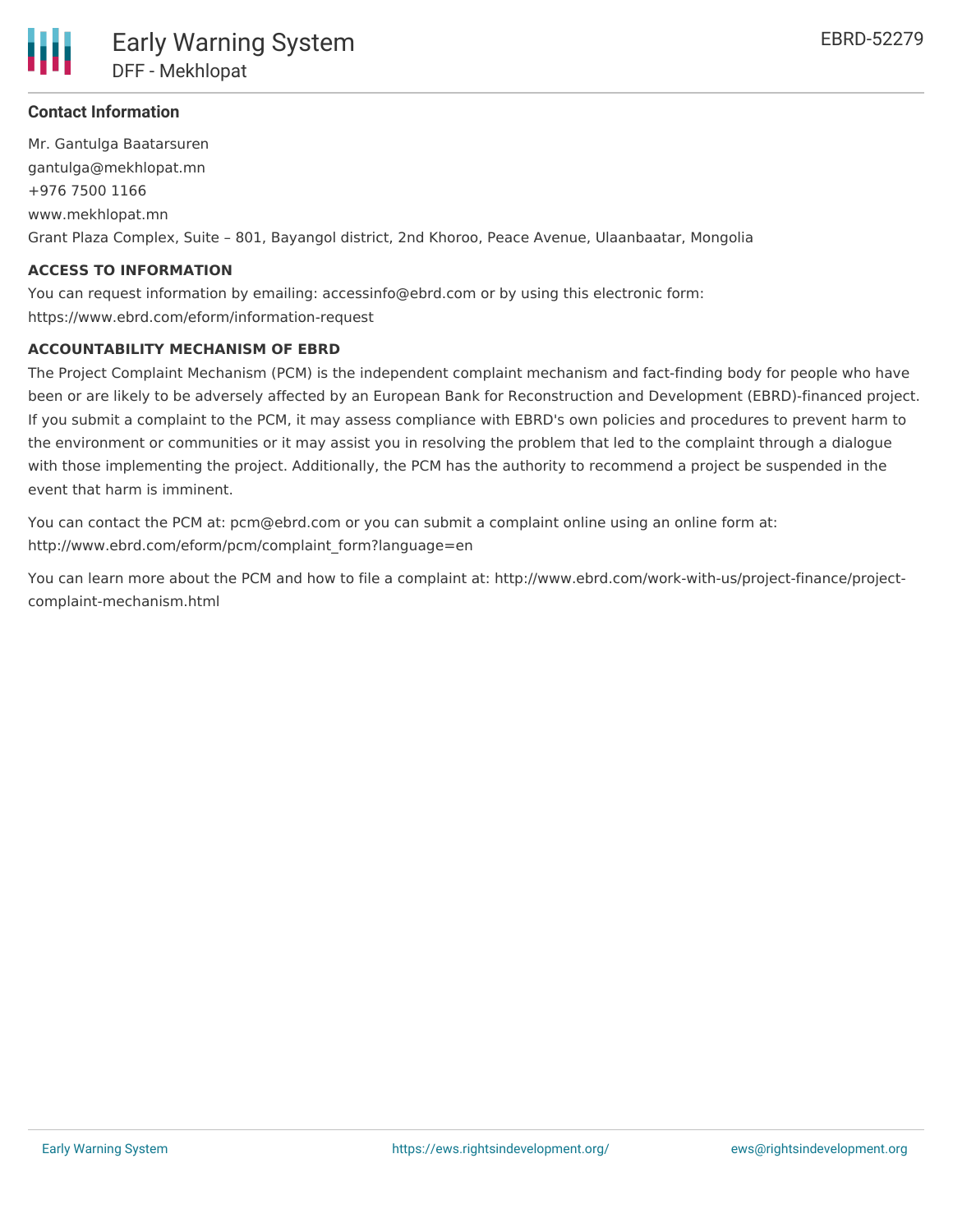

#### **Bank Documents**

• [Translation](https://ewsdata.rightsindevelopment.org/files/documents/79/EBRD-52279.pdf) of Project Summary Document - Mongolian [\[Original](https://www.ebrd.com/work-with-us/projects/psd-translation/52279/1395294470305/DFF_-_Mekhlopat_(Mongolian).pdf?blobnocache=true) Source]